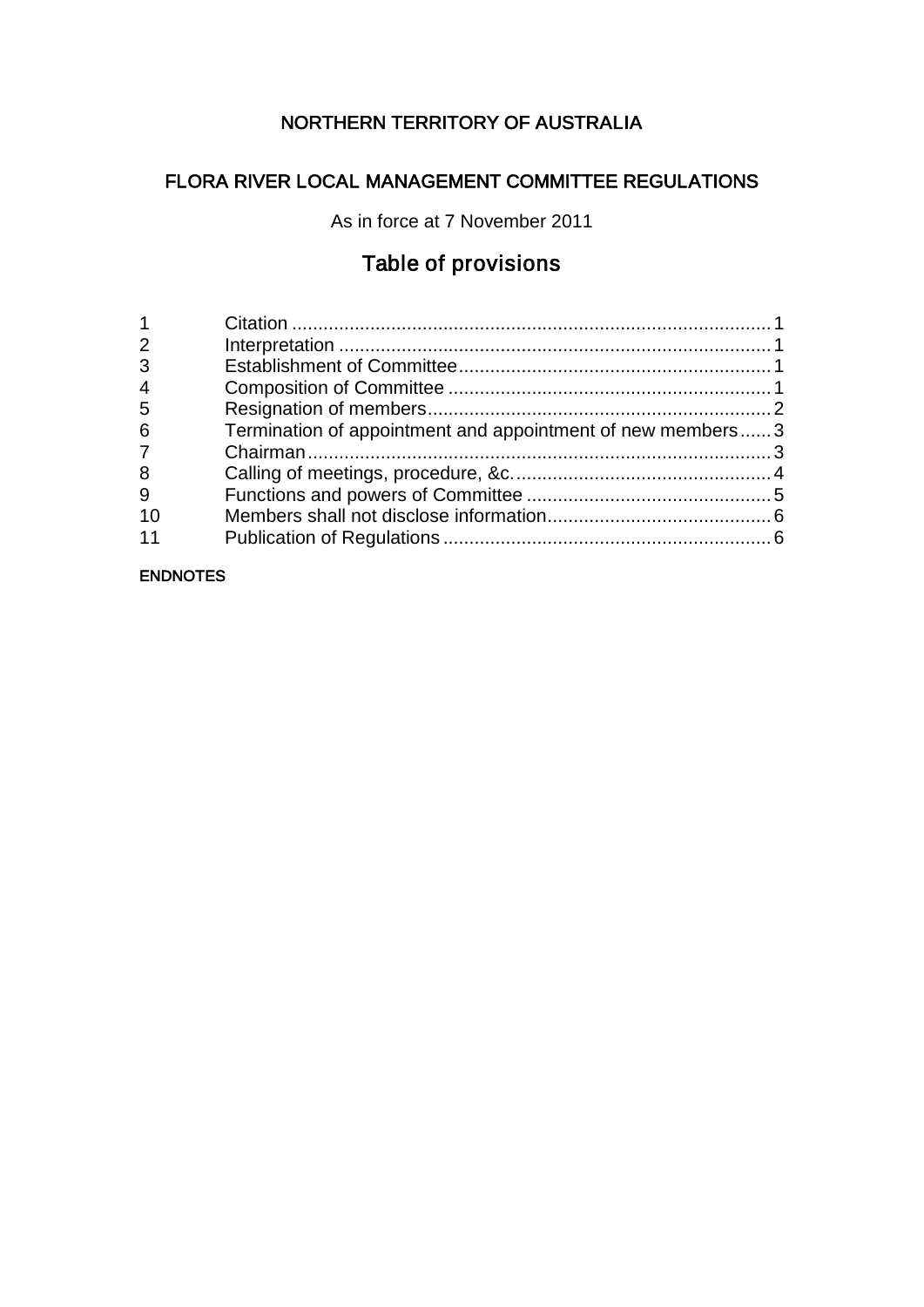# NORTHERN TERRITORY OF AUSTRALIA

\_\_\_\_\_\_\_\_\_\_\_\_\_\_\_\_\_\_\_\_

This reprint shows the Regulations as in force at 7 November 2011. Any amendments that commence after that date are not included.

\_\_\_\_\_\_\_\_\_\_\_\_\_\_\_\_\_\_\_\_

# FLORA RIVER LOCAL MANAGEMENT COMMITTEE REGULATIONS

### Regulations under the Territory Parks and Wildlife Act

#### 1 Citation

These Regulations may be cited as the Flora River Local Management Committee Regulations.

#### 2 Interpretation

In these Regulations, unless the contrary intention appears:

**Chairman** means the Chairman of the Committee.

**Committee** means a member of the Committee.

member means a member of the Committee.

Park means Northern Territory Portion 4175, an area of land declared to be a park under section 12 of the Act.

#### 3 Establishment of Committee

There is established by these Regulations a committee to be known as the Flora River Local Management Committee.

#### 4 Composition of Committee

- (1) Subject to subregulation (2), the Committee shall consist of 7 members appointed by the Minister, of whom:
	- (a) one shall be a person nominated by the registered proprietor of Perpetual Pastoral Lease No. 1037;
	- (b) one shall be a person nominated by the registered proprietor of Perpetual Pastoral Lease No. 1038;
	- (c) one shall be a person nominated by the Wardaman Aboriginal Association;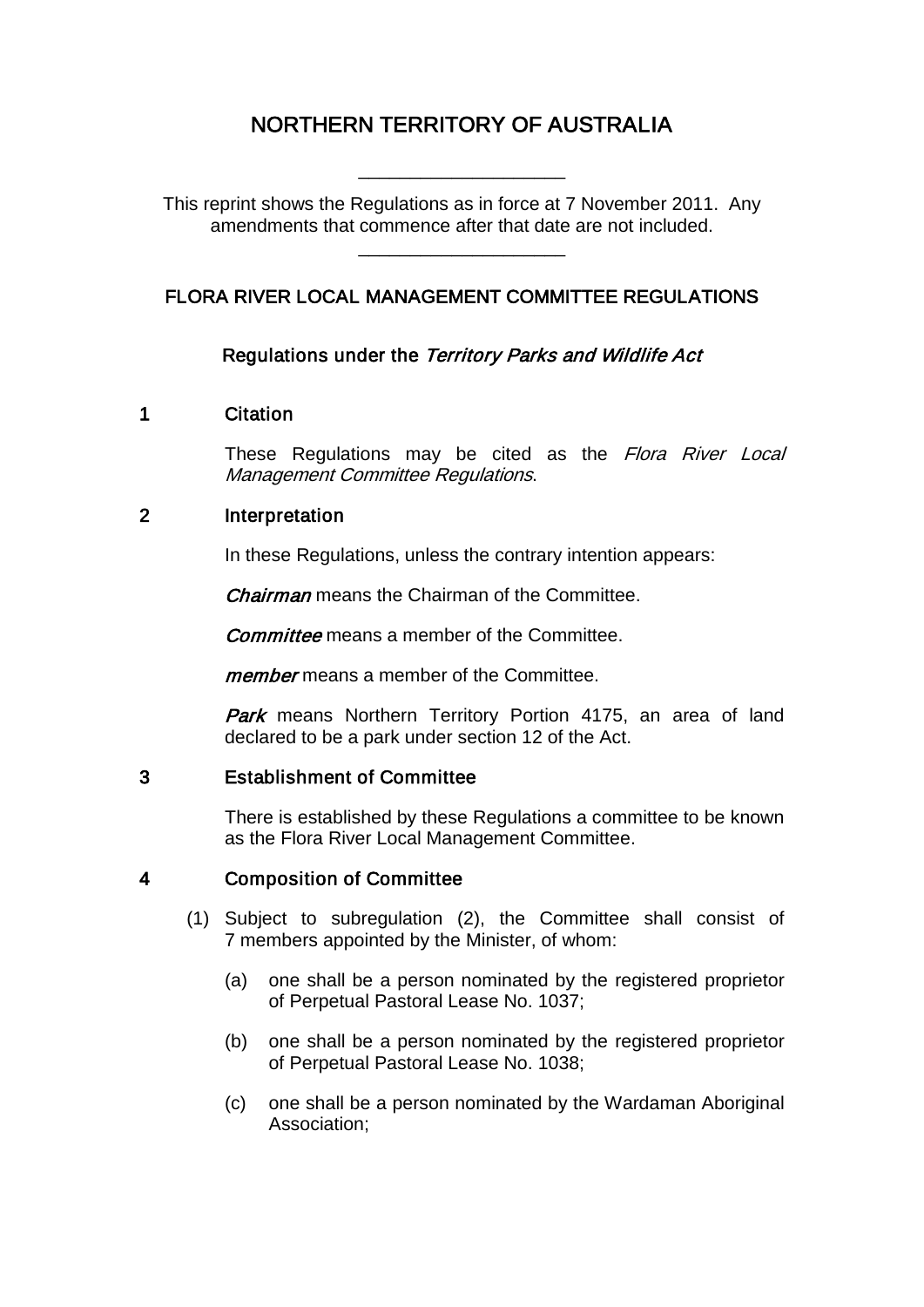- (ca) one shall be a person nominated by the Yubulyawun Aboriginal Land Trust;
- (d) one shall be a person nominated by the Katherine Region Tourist Association; and
- (e) 2 shall be employees, within the meaning of the Public Sector Employment and Management Act, nominated by the Commission.
- (2) A person who is a member of the Legislative Assembly or of either House of the Parliament of the Commonwealth is not eligible to be appointed to hold office as a member.
- (3) As soon as practicable after an appointment under subregulation (1) has been made, the Minister shall cause notice of the appointment to be published in the *Gazette*.
- (4) Subject to regulations 5 and 6, a member holds office for 3 years but:
	- (a) is eligible for reappointment; and
	- (b) shall continue in office until reappointed or a successor is appointed.
- (5) The performance of a function or the exercise of a power of the Committee is not affected by reason only of there being a vacancy in the office of a member.
- (6) Where a member is or is about to become unable, whether on account of illness or otherwise, to perform the duties of the member's office, the Minister may appoint a person to act in place of the member during the period the member is unable to perform the duties, unless the member has, under regulation 8(4), given to another member a general authority to vote for him or her at meetings of the Committee during the first-mentioned member's inability to perform his or her duties.
- (7) A person appointed to act in the place of a member has all the functions and powers of the member.

#### 5 Resignation of members

A member may resign by writing signed by or with the authority of the member delivered to the Minister.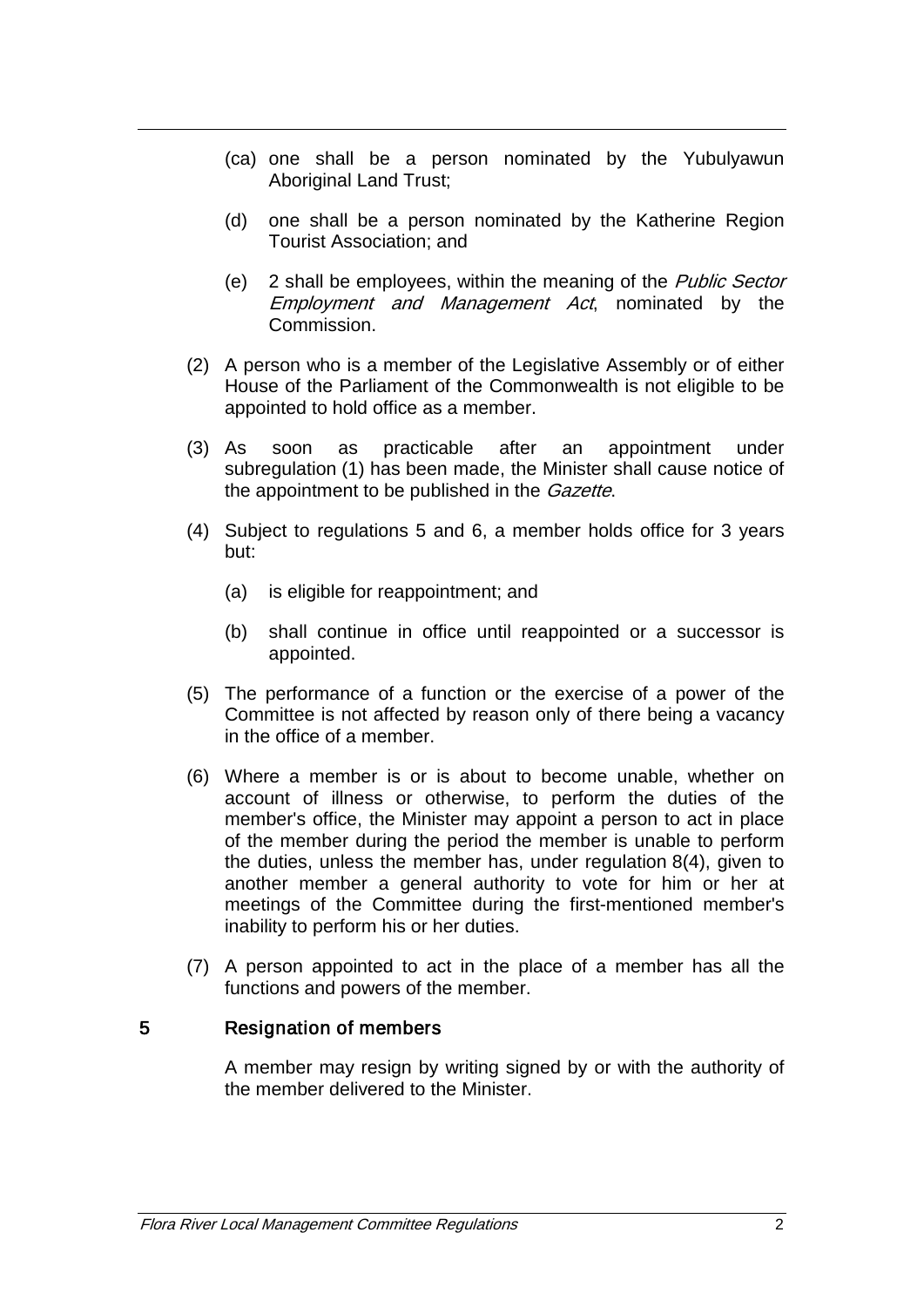# 6 Termination of appointment and appointment of new members

- (1) The Minister shall, as soon as practicable after:
	- (a) receiving the resignation of a member;
	- (b) becoming aware of a member's inability to continue as a member because of illness or for any other reason;
	- (c) being satisfied that the member has failed to perform the duties of the member's office; or
	- (d) being satisfied that a member has contravened regulation 10,

terminate the appointment of the person as a member.

- (2) The Minister shall, as soon as practicable after:
	- (a) becoming aware of the death of a member; or
	- (b) terminating the appointment of a person as a member under subregulation (1),

appoint another person, with the same qualification for membership as the person in whose place the person is appointed, to be a member.

### 7 Chairman

- (1) The Minister shall, as soon as practicable after the establishment of the Committee, or at any time when the office of Chairman is vacant, convene a meeting of the Committee for the purpose of electing a member as the Chairman.
- (2) The Minister shall appoint a member appointed under regulation 4(1)(e) to preside at the meeting referred to in subregulation (1).
- (3) Where the Minister convenes a meeting under subregulation (1), the Committee shall elect a member to be Chairman.
- (4) Where a member is elected as Chairman at a meeting referred to in subregulation (1), the member shall preside at the meeting in place of the member appointed under subregulation (2).
- (5) Subject to subregulation (6), the Chairman holds office, provided he or she remains a member, for 3 years and is eligible for re-election.
- (6) The Committee may at any time, by resolution, remove the Chairman from office and elect another member as Chairman.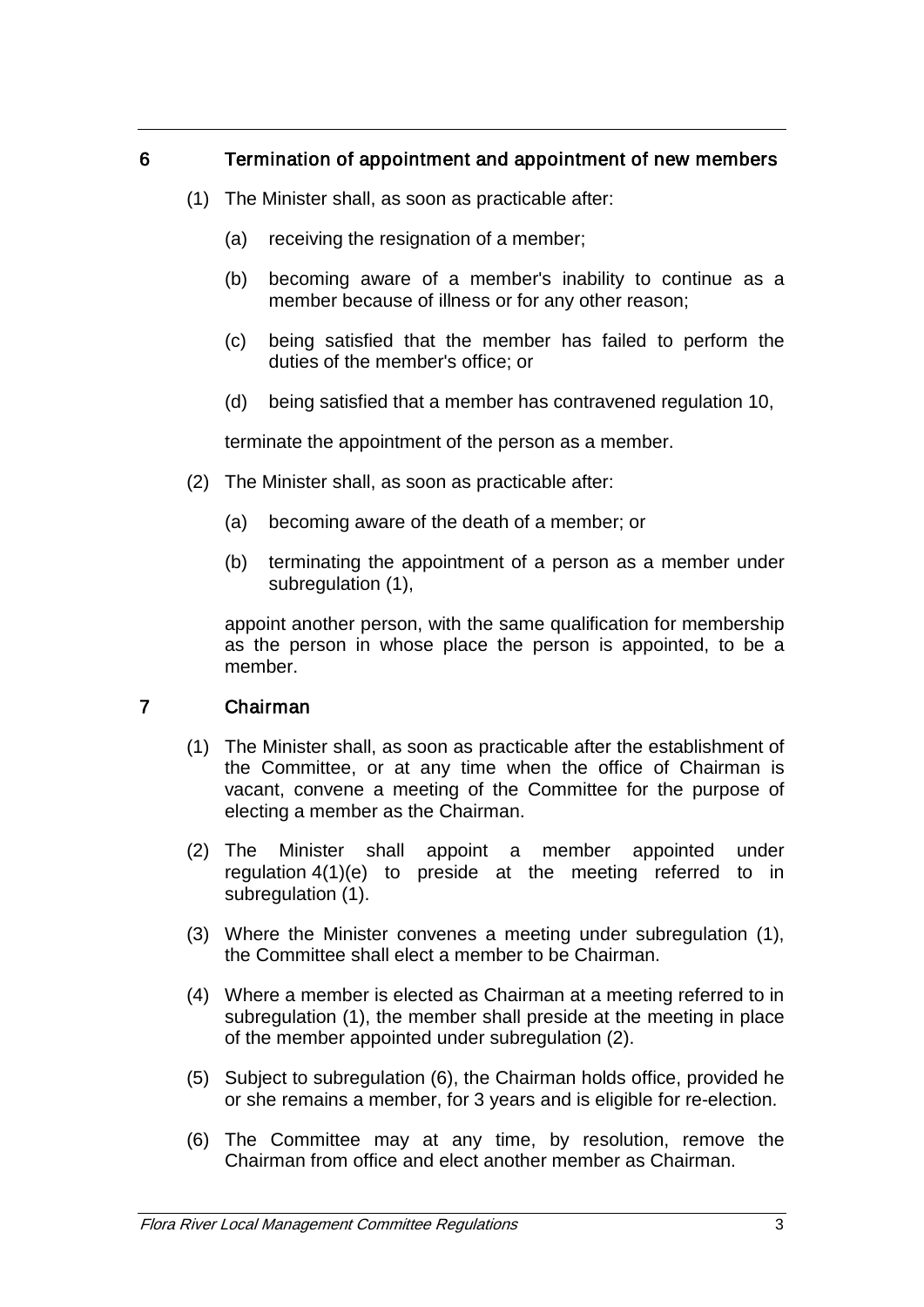# 8 Calling of meetings, procedure, &c.

- (1) The Chairman shall call such meetings of the Committee as are necessary for the exercise of its powers and the performance of its functions, but the number of meetings shall be not less than one in each calendar year.
- (2) At any time:
	- (a) the Minister may direct; or
	- (b) not less than 3 members may request,

the Chairman to call a meeting of the Committee and the Chairman shall call a meeting accordingly.

- (3) At a meeting of the Committee:
	- (a) the Chairman, if present, shall preside or, if the Chairman is not present, the members present shall elect one of their number to preside;
	- (b) subject to subregulation (4), 4 members constitute a quorum;
	- (c) questions arising shall be determined by a majority of the votes of the members present and, in the event of an equality of votes, the person presiding shall have a casting vote as well as a deliberate vote; and
	- (d) subject to these Regulations, the Committee shall determine the procedures to be followed at or in connection with the meeting.
- (4) A member may, in writing under the member's hand or with the member's authority, give to another member a general authority to vote for the first-mentioned member at a meeting of the Committee and the member given the authority may vote for the firstmentioned member at the meeting and shall, for the purposes of subregulation (3)(b), be counted towards a quorum as though he or she were also the first-mentioned member, but the authorised member shall not vote on behalf of more than one member and may be counted in place of one member only with the same qualification.
- (5) The Committee shall cause records of the Committee's meetings to be kept and, as soon as practicable after each meeting, shall cause a copy of the minutes of the meeting to be given to each member and to the Minister.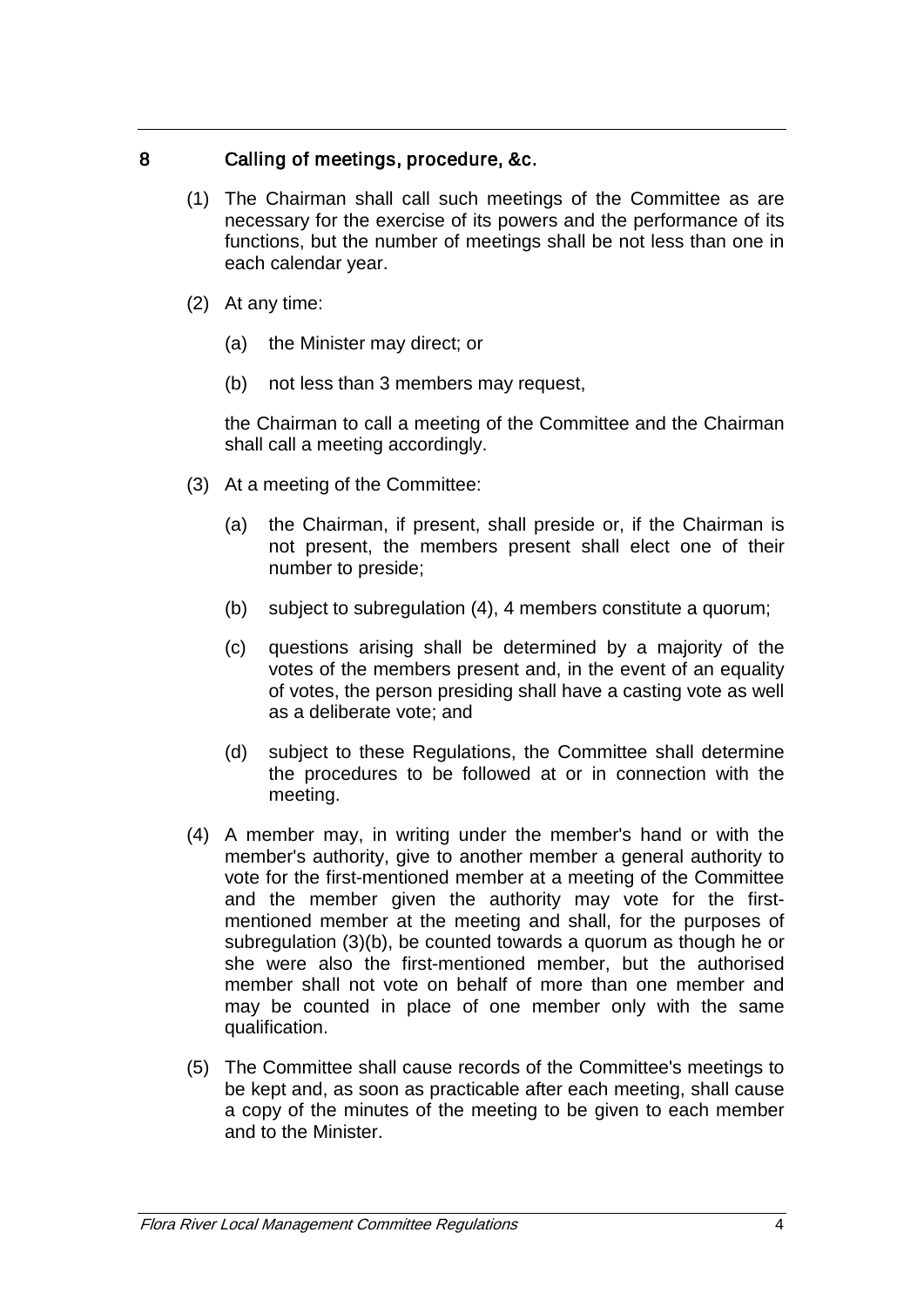## 9 Functions and powers of Committee

- (1) The Committee is, in the performance of its functions and the exercise of its powers, subject to the Act and to the plan of management for the Park.
- (2) The functions of the Committee are:
	- (a) to assist the Commission in the preparation and assessment of the plan of management for the Park and of any subsequent amendments of the plan;
	- (b) to determine, for the purpose of providing guidance to the Commission, matters relating to the day to day management of the Park;
	- (c) to determine, in consultation with the Commission, the location of works and facilities in the Park;
	- (d) to assist the Commission in protecting the environment of the park;
	- (e) to make recommendations to the Commission relating to the use of the Park by the public and in particular relating to the granting of concessions and licences for tour operations and commercial enterprises;
	- (f) to make recommendations to the Commission relating to the content of educational or interpretive programs to be used in the Park;
	- (g) to make recommendations to the Commission relating to filming in the Park;
	- (h) to make recommendations to the Commission relating to entry and other charges, if any, in the Park and the application of those charges;
	- (j) to seek reservations of land under Part 6, Division 1 of the Mineral Titles Act in respect of the Park;
	- (k) to make recommendations to the Commission relating to access by persons to areas within the Park;
	- (m) to make recommendations to the Commission relating to camping in the Park and the establishment of camping grounds, if any; and
	- (n) to make recommendations to the Commission relating to the expenditure of budgetary allocations in the Park.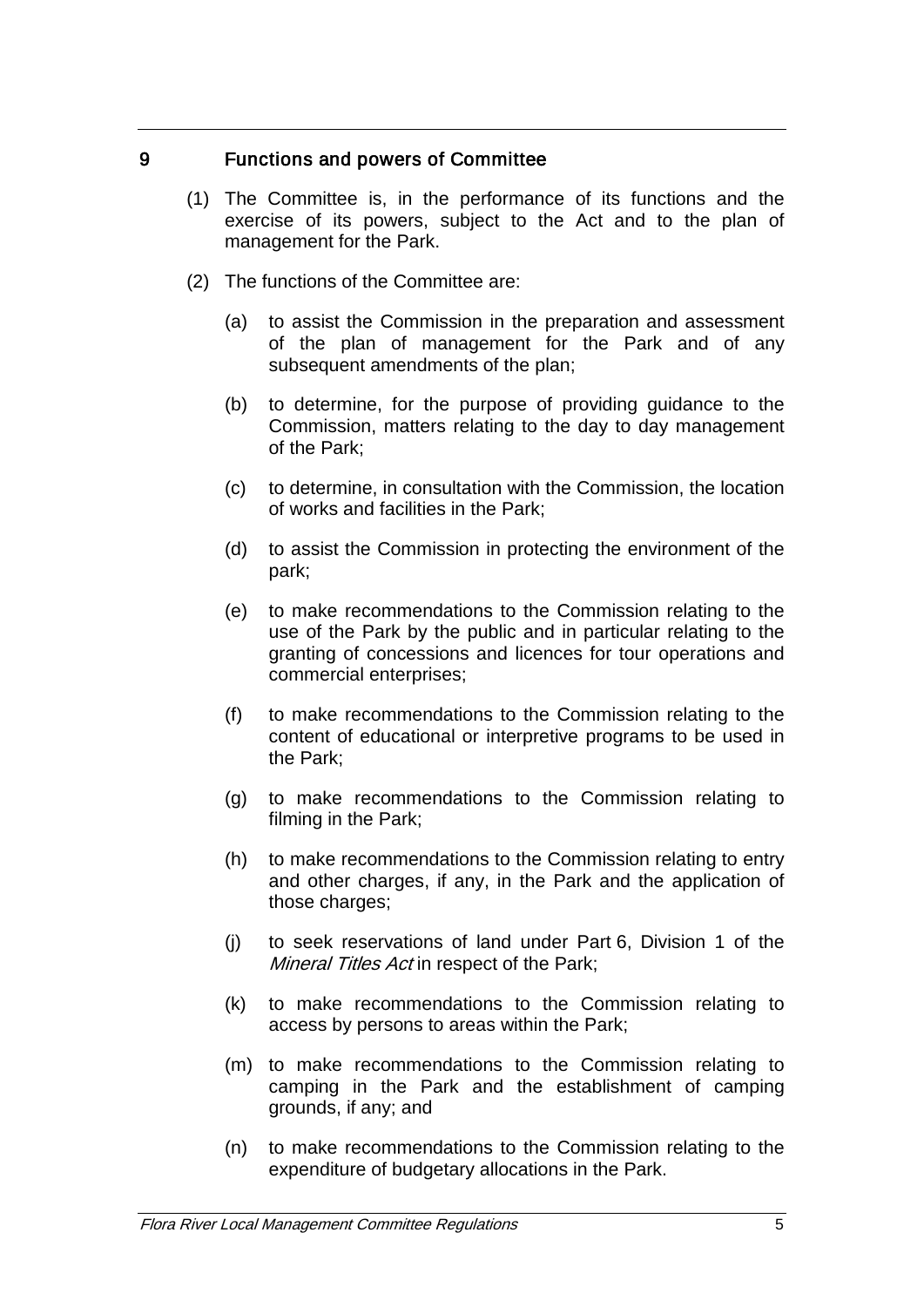(3) The Committee has power to do all things that are necessary or convenient to be done for or in connection with, or incidental to the performance of, its functions.

# 10 Members shall not disclose information

A member shall not disclose information obtained in the course of the member's duties as a member unless the disclosure is made in the course of those duties.

### 11 Publication of Regulations

- (1) Section 57 of the Interpretation Act does not apply to these Regulations.
- (2) Copies of these Regulations shall be available for inspection by members of the public during office hours at the offices of the Commission.